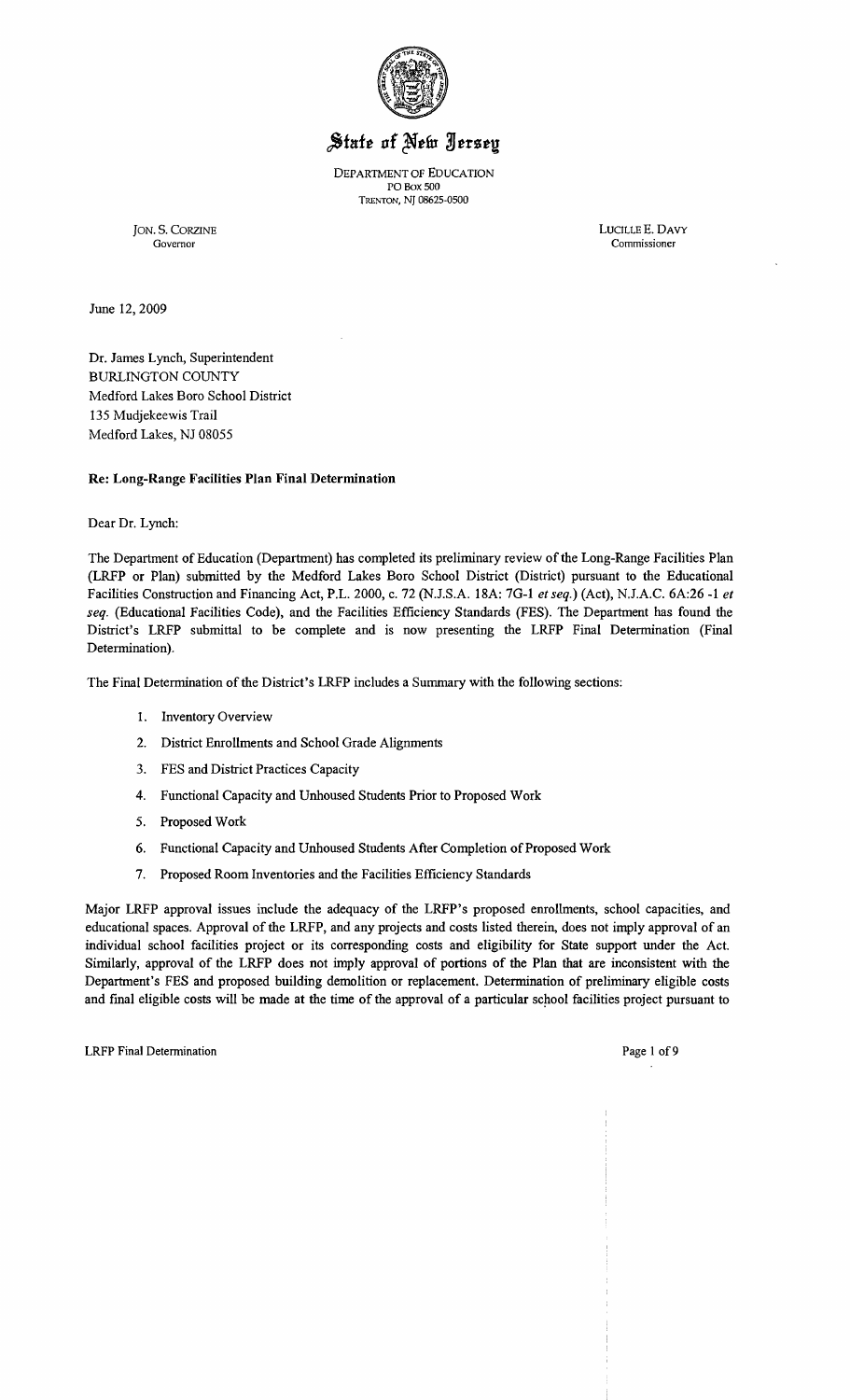N.J.S.A. 18A:7G-5. The District must submit a feasibility study as part of the school facilities project approval process, pursuant to N.J.S.A. 18A:7G-7b, to support proposed building demolition or replacement. The feasibility study should demonstrate that a building might pose a risk to the safety of the occupants after rehabilitation or that rehabilitation is not cost-effective.

Following the approval of the LRFP, the District may submit an amendment to the approved LRFP for Department review. Unless and until an amendment to the LRFP is submitted to and approved by the Commissioner of the Department pursuant to N.J.S.A. 18A:7G-4(c), the approved LRFP shall remain in effect. The District may proceed with the implementation of school facilities projects that are consistent with the approved LRFP whether or not the school facilities project contains square footage that may be ineligible for State support.

We trust that this document will adequately explain the Final Determination and allow the District to move forward with the initiation of projects within its LRFP. Please contact Richard Altringer at the Office of School Facilities at (609) 943-5678 with any questions or concerns that you may have.

Sincerely,

Juille EDay

Lucille E. Davy Commissioner

Enclosure

c: John Hart, Chief of Staff Lester Richens, Burlington County, Executive County Superintendent Bernard E. Piaia, Director, School Facilities, Office of the Chief of Staff Susan Kutner, Director, Policy and Planning, School Facilities, Office of the Chief of Staff Richard Altringer, DOE Manager, School Facilities, Office of the Chief of Staff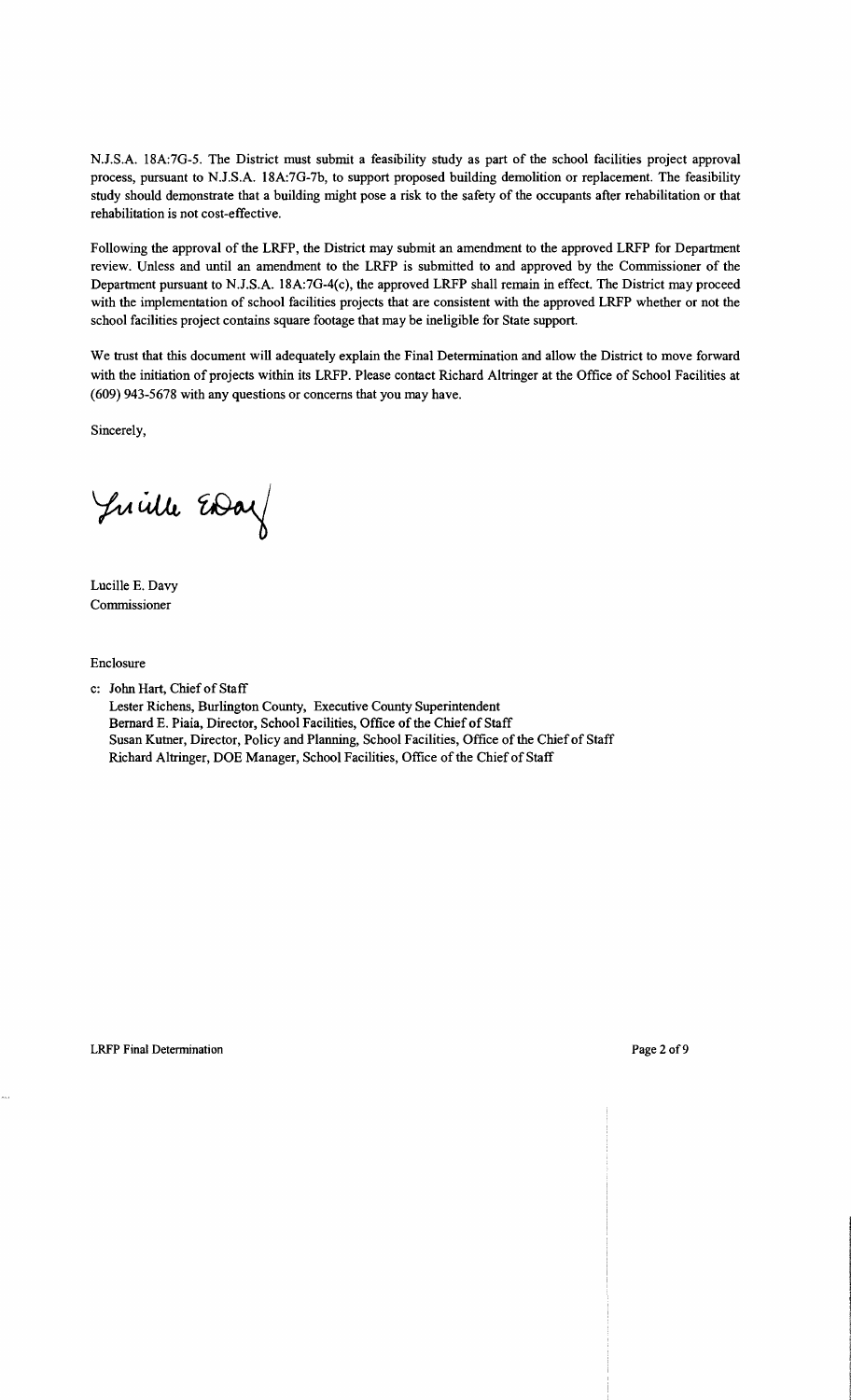## LONG-RANGE FACILITIES PLAN

## **Final Determination Summary**

## Medford Lakes Boro School District

The Department of Education (Department) has completed its review of the Long-Range Facilities Plan (LRFP or Plan) submitted by the Medford Lakes Boro School District (District) pursuant to the Educational Facilities Construction and Financing Act, P.L. 2000, *c.*72 (N.J.S.A. 18A:7G-1 *et seq.*) (Act), N.J.A.C. 6A:26-1 et seq. (Educational Facilities Code), and the Facilities Efficiency Standards (FES).

This is the Department's Final Determination Summary (Summary) of the LRFP. The Summary is based on the standards set forth in the Act, the Educational Facilities Code, the FES, District entered data in the LRFP and Project Application and Tracking System (LRFP website), and District supplied supporting documentation. The Summary consists of seven sections. The referenced reports in *italic* text are standard LRFP reports available on the Department's LRFP website.

#### 1. Inventory Overview

The District provides services for students in grades PK-8. The predominant existing school grade configuration is PK-2, 3-8. The predominant proposed school grade configuration is PK-2, 3-8. The District is classified as an "Under 55" district for funding purposes.

The District identified existing and proposed schools, sites, buildings, playgrounds, playfields, and parking lots in its LRFP. The total number of existing and proposed district-owned or leased schools, sites, and buildings are listed in Table 1. A detailed description of each asset can be found in the LRFP website report titled *"Site Asset Inventory Report. "* 

|                                                      | <b>Existing</b> | <b>Proposed</b> |
|------------------------------------------------------|-----------------|-----------------|
| <b>Sites:</b>                                        |                 |                 |
| <b>Total Number of Sites</b>                         |                 |                 |
| Number of Sites with no Buildings                    |                 |                 |
| Number of Sites with no Instructional Buildings      |                 |                 |
| <b>Schools and Buildings:</b>                        |                 |                 |
| <b>Total Number of Schools</b>                       | ി               | 7               |
| <b>Total Number of Instructional Buildings</b>       |                 |                 |
| Total Number of Administrative and Utility Buildings |                 |                 |
| <b>Total Number of Athletic Facilities</b>           |                 |                 |
| <b>Total Number of Parking Facilities</b>            |                 |                 |
| <b>Total Number of Temporary Facilities</b>          |                 |                 |

#### Table 1: Inventory Summary

As directed by the Department, incomplete school facilities projects that have project approval from the Department are represented as "existing" in the Plan. District schools with incomplete approved projects that include new construction or the reconfiguration of existing program space are as follows: n/a.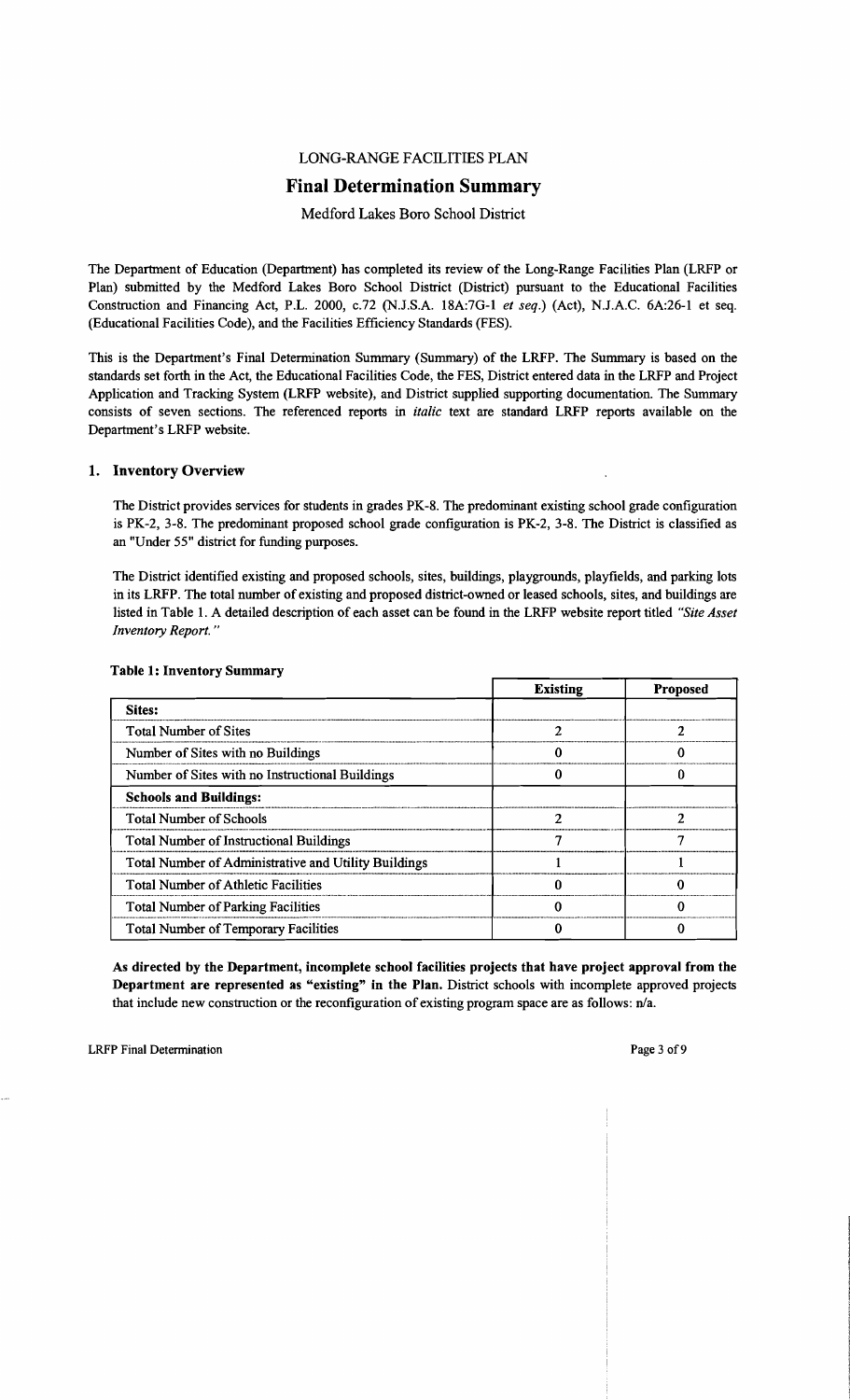Major conclusions are as follows:

- The District is proposing to maintain the existing number of District-owned or leased sites.
- The District is proposing to maintain the existing number of District-owned or operated schools.
- The District is proposing to maintain the existing number of District-owned or leased instructional buildings. The District is proposing to maintain the existing number of District-owned or leased noninstructional buildings.

FINDINGS The Department has determined that the proposed inventory is adequate for review of the District's LRFP. However, the LRFP determination does not imply approval of an individual school facilities project listed within the LRFP. The District must submit individual project applications for project approval. If building demolition or replacement is proposed, the District must submit a feasibility study, pursuant to N.J.S.A. l8A:7G-7b, as part of the application for the specific school facilities project.

#### 2. District Enrollments and School Grade Alignments

The District determined the number of students, or "proposed enrollments," to be accommodated in the LRFP on a district-wide basis and in each school. The District's existing and proposed enrollments and the cohortsurvival projection provided by the Department on the LRFP website are listed in Table 2. Detailed information can be found in the LRFP website report titled *"Enrollment Projection Detail.* " Existing and proposed school enrollments and grade alignments can be found in the report titled *"Enrollment and School Grade Alignment. "* 

|                             | <b>Actual Enrollments</b><br>school year | <b>District Proposed</b><br><b>Enrollments</b> | <b>Department's LRFP</b><br><b>Website Projection</b> |
|-----------------------------|------------------------------------------|------------------------------------------------|-------------------------------------------------------|
| Grades K-12:                |                                          |                                                |                                                       |
| Grades K-5, including SCSE  | 339                                      | 332                                            | 350                                                   |
| Grades 6-8, including SCSE  | 173                                      | 215                                            | 235                                                   |
| Grades 9-12, including SCSE |                                          |                                                | 0                                                     |
| <b>Totals K-12</b>          | 512                                      | 547                                            | 585                                                   |
| Pre-Kindergarten:           |                                          |                                                |                                                       |
| Pre-Kindergarten, Age 3     |                                          | 46                                             |                                                       |
| Pre-Kindergarten, Age 4     | ጸ                                        | 46                                             |                                                       |
| Pre-Kindergarten, SCSE      |                                          |                                                |                                                       |

#### Table 2: Enrollment Comparison

*"SCSE"* = *Self-Contained Special Education* 

Major conclusions are as follows:

- The District did not elect to use the Department's LRFP website projection. Supporting documentation was submitted to the Department as required to justify the proposed enrollments.
- The District is planning for increasing enrollments.
- The District is not an ECPA (Early Childhood Program Aid) District.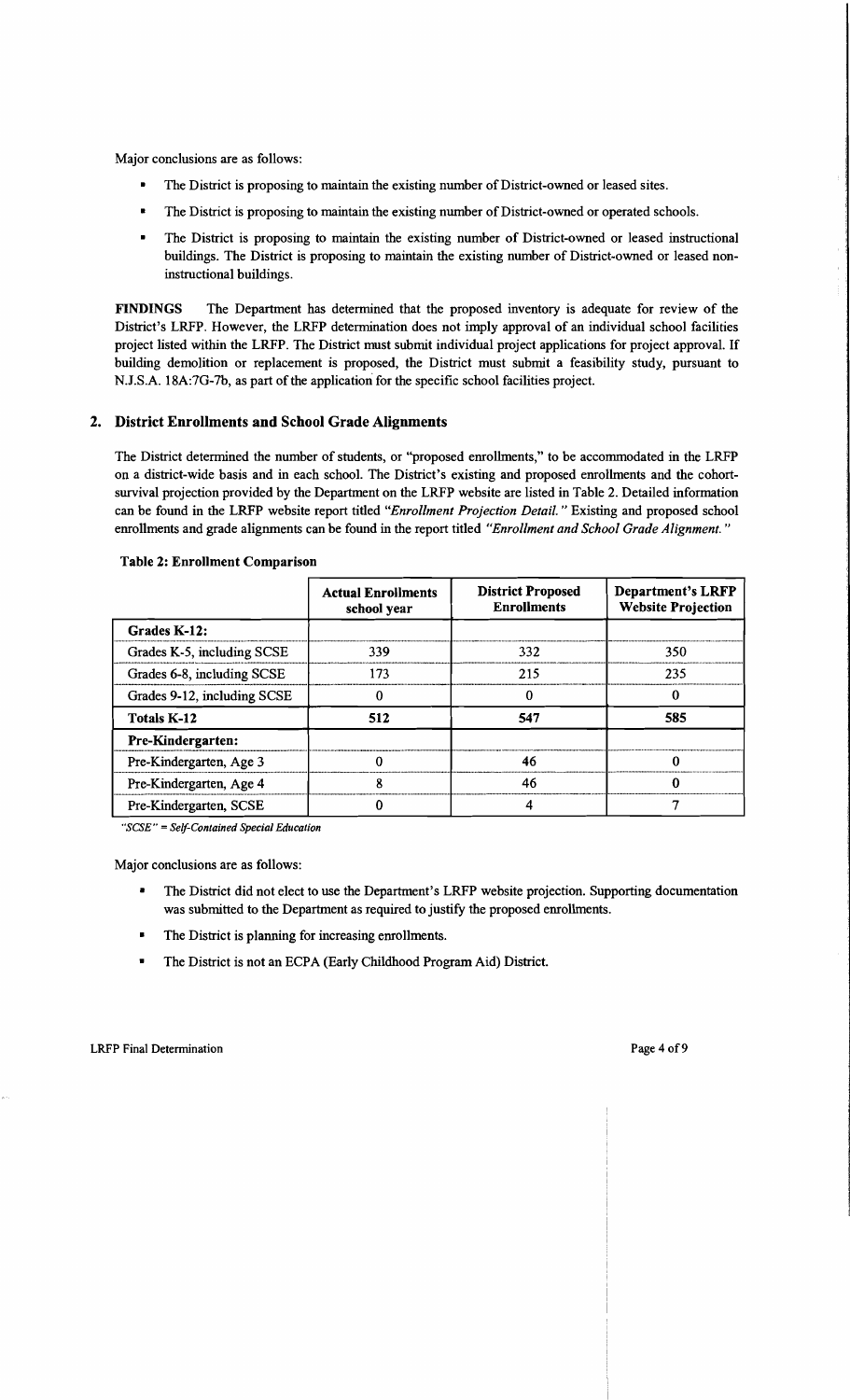FINDINGS The Department has determined that the District's proposed enrollments are supportable for review of the District's LRFP. The Department will require a current enrollment projection at the time an application for a school facilities project is submitted incorporating the District's most recent Fall Enrollment Report in order to verify that the LRFP's planned capacity is appropriate for the updated enrollments.

## 3. FES and District Practices Capacity

The proposed room inventories for each school were analyzed to determine whether the LRFP provides adequate capacity for the proposed enrollments. Two capacity calculation methods, called *"FES Capacity"* and *"District Practices Capacity,* " were used to assess existing and proposed school capacity in accordance with the FES and District program delivery practices. A third capacity calculation, called *"Functional Capacity, "*  determines Unhoused Students and potential State support for school facilities projects. Functional Capacity is analyzed in Section 5 of this Summary.

- *FES Capacity* only assigns capacity to pre-kindergarten *(if district-owned or operated)*, kindergarten, general, and self-contained special education classrooms. No other room types are considered to be capacity-generating. Class size is based on the FES and is prorated for classrooms that are sized smaller than FES classrooms. FES Capacity is most accurate for elementary schools, or schools with non-departmentalized programs, in which instruction is "homeroom" based. This capacity calculation may also be accurate for middle schools depending upon the program structure. However, this method usually significantly understates available high school capacity since specialized spaces that are typically provided in lieu ofgeneral classrooms are not included in the capacity calculations.
- *District Practices Capacity allows the District to include specialized room types in the capacity* calculations and adjust class size to reflect actual practices. This calculation is used to review capacity and enrollment coordination in middle and high schools.

A capacity utilization factor in accordance with the FES is included in both capacity calculations. A 90% capacity utilization rate is applied to classrooms serving grades K-8. An 85% capacity utilization rate is applied to classrooms serving grades 9-12. No capacity utilization factor is applied to preschool classrooms.

Table 3 provides a summary of existing and proposed district-wide capacities. Detailed information can be found in the LRFP website report titled *"FES and District Practices Capacity. "* 

| <b>Table 3: FES and District Practices Capacity Summary</b> |                           |                                          |  |  |
|-------------------------------------------------------------|---------------------------|------------------------------------------|--|--|
|                                                             | <b>Total FES Capacity</b> | <b>Total District Practices Capacity</b> |  |  |
| (A) Proposed Enrollments                                    | 655                       | 655                                      |  |  |
| (B) Existing Capacity                                       | 581.16                    | 841.05                                   |  |  |
| <i>Existing Capacity Status (B)-(A)</i>                     | $-73.84$                  | 186.05                                   |  |  |
| (C) Proposed Capacity                                       | 581.16                    | 841.05                                   |  |  |
| <i><b>*Proposed Capacity Status (C)-(A)</b></i>             | $-73.84$                  | 186.05                                   |  |  |

#### Table 3: FES and District Practices Capacity Summary

\* *Positive numbers signify surplus capacity; negative numbers signify inadequate capacity. Negative values for District Practices capacity are acceptable* if*proposed enrollments do not exceed* J*00% capacity utilization.* 

Major conclusions are as follows:

• The District has appropriately coordinated proposed school capacities and enrollments in the LRFP.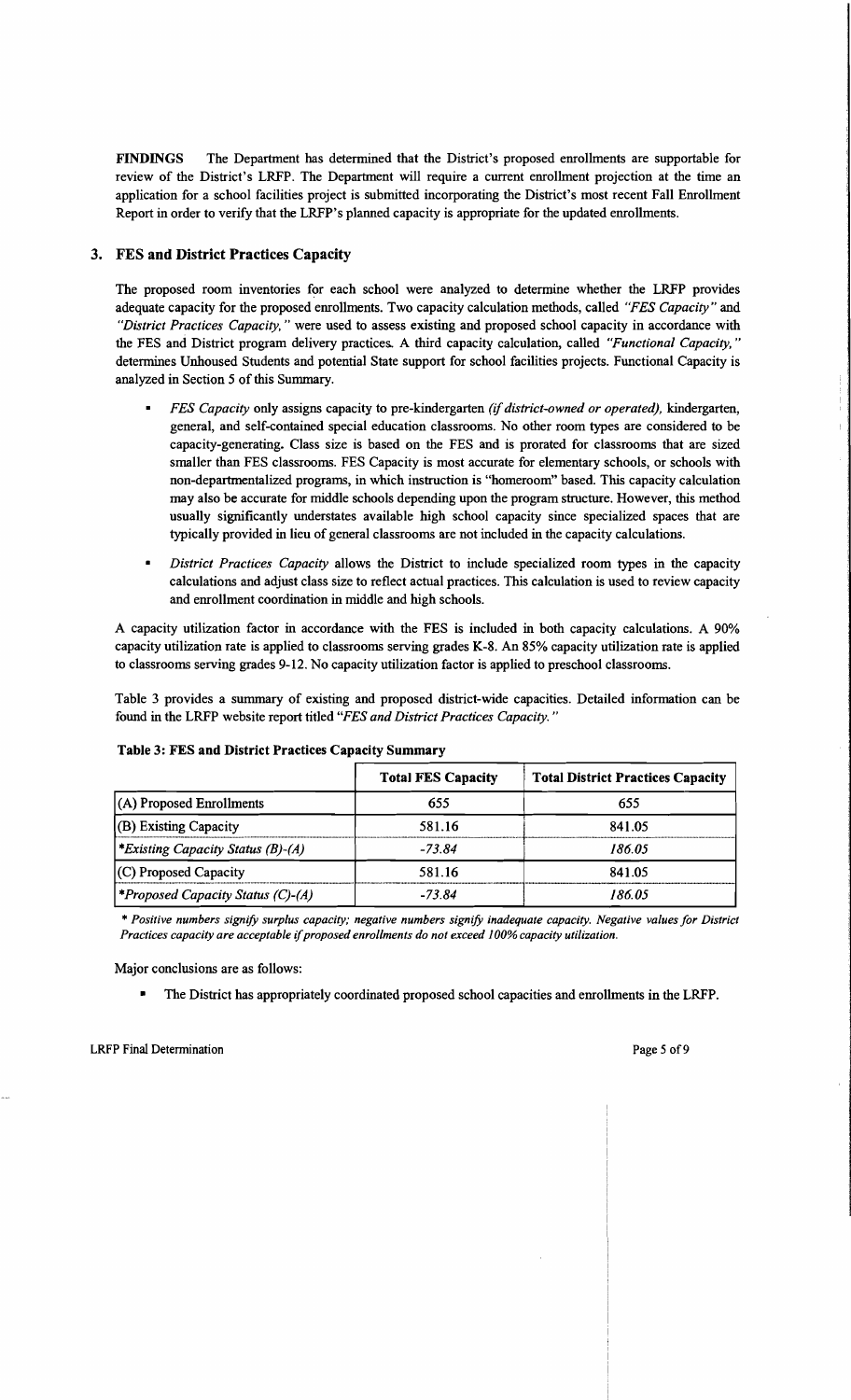Adequate justification has been provided by the District if capacity for a school deviates from the proposed enrollments by more than 5%.

FINDINGS The Department has determined that the proposed District capacity, in accordance with the proposed enrollments, is adequate for review of the District's LRFP. The Department will require a current enrollment projection at the time an application for a school facilities project is submitted, incorporating the District's most recent Fall Enrollment Report, in order to verify that the LRFP's planned capacity meets the District's updated enrollments.

#### 4. Functional Capacity and Unhoused Students Prior to Proposed Work

*Functional Capacity* was calculated and compared to the proposed enrollments to provide a preliminary estimate of Unhoused Students and new construction funding eligibility. Functional Capacity is the adjusted gross square footage of a school building *(total gross square feet minus excluded space)* divided by the minimum area allowance per Full-time Equivalent student for the grade level contained therein. Unhoused Students is the number of students projected to be enrolled in the District that exceeds the Functional Capacity of the District's schools pursuant to N.J.A.C. 6A:26-2.2(c).

*"Excluded Square Feet"* in the LRFP Functional Capacity calculation includes (I) square footage exceeding the FES for any pre-kindergarten, kindergarten, general education, or self-contained special education classroom; (2) grossing factor square footage *(corridors, stairs, mechanical rooms, etc.)* that exceeds the FES allowance, and (3) square feet proposed to be demolished or discontinued from use. Excluded square feet may be revised during the review process for individual school facilities projects.

Table 4 provides a preliminary assessment of Functional Capacity, Unhoused Students, and Estimated Maximum Approved Area for the various grade groups in accordance with the FES. Detailed information concerning the calculation and preliminary excluded square feet can be found in the LRFP website reports titled *"Functional Capacity and Unhoused Students"* and *"Functional Capacity Excluded Square Feet. "* 

|                      |            | в                 |                 |                |                          |
|----------------------|------------|-------------------|-----------------|----------------|--------------------------|
|                      |            | Estimated         |                 | D              | $E = C x D$              |
|                      | A          | Existing          | $C = A-B$       | Area           | <b>Estimated Maximum</b> |
|                      | Proposed   | <b>Functional</b> | Unhoused        | Allowance      | Approved Area for        |
|                      | Enrollment | Capacity          | <b>Students</b> | (gsf/students) | <b>Unhoused Students</b> |
| Elementary $(K-5)^*$ | 332        | 366.62            | 0.00            | 125.00         | 0.00                     |
| Middle $(6-8)$       | 215        | 272.80            | 0.00            | 134.00         | 0.00                     |
| $High(9-12)$         | 0          | 0.00              | 0.00            | 151.00         | 0.00                     |
| <b>Totals K-12</b>   | 655        | 639.42            |                 |                |                          |

#### Table 4: Functional Capacity and Unhoused Students Prior to Proposed Work

*\*Pre-kindergarten students are not included in the calculations.* 

Major conclusions are as follows:

The calculations for "Estimated Existing Functional Capacity" do not include school facilities projects that have been approved by the Department but were not under construction or complete at the time of Plan submission.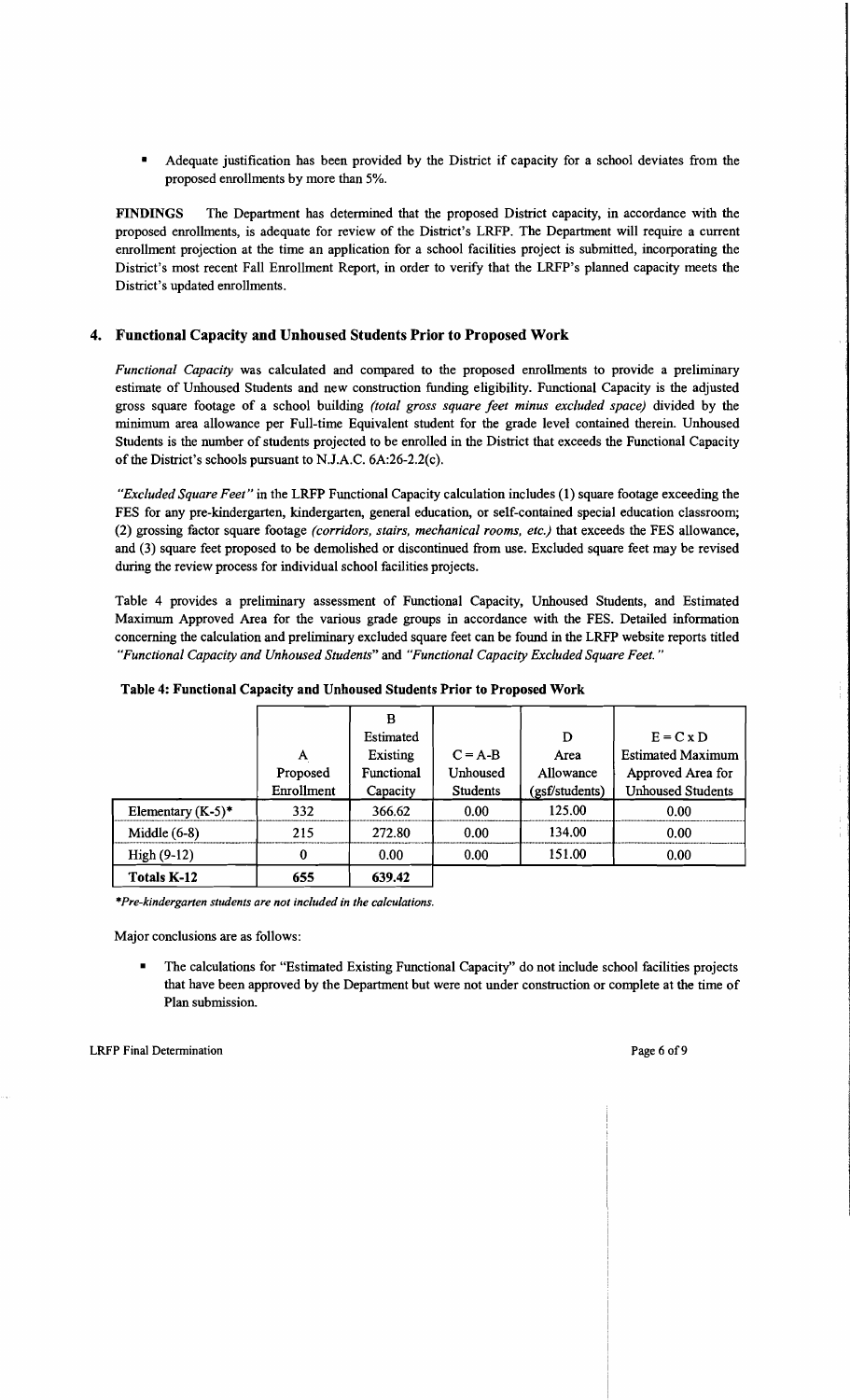- The District, based on the preliminary LRFP assessment, does not have Unhoused Students for the following FES grade groups: Grades K-5, 6-8.
- The District, based on the preliminary LRFP assessment, has Unhoused Students for the following FES grade groups: n/a.
- The District is not an ECPA district. Therefore, pre-kindergarten students are not included in the calculations. Unhoused pre-kindergarten self-contained special education students are eligible for State support. A determination of square footage eligible for State support will be made at the time an application for a specific school facilities project is submitted to the Department for review and approval.
- The District is not proposing to demolish or discontinue the use of existing District-owned instructional space. The Functional Capacity calculation excludes square feet proposed to be demolished or discontinued for the following FES grade groups: n/a.

FINDINGS Functional Capacity and Unhoused Students calculated in the LRFP are preliminary estimates. Justification for square footage in excess of the FES and the determination of additional excluded square feet, Preliminary Eligible Costs (PEC), and Final Eligible Costs (FEC) will be included in the review process for specific school facilities projects. A feasibility study undertaken by the District is required if building demolition or replacement is proposed per NJ.A.C. 6A:26-2.3(b)(1O).

## 5. Proposed Work

The District was instructed to review the condition of its facilities and sites and to propose corrective *"system"*  and *"inventory"* actions in its LRFP. *"System"* actions upgrade existing conditions without changing spatial configuration or size. Examples of system actions include new windows, finishes, and mechanical systems. *"Inventory"* actions address space problems by removing, adding, or altering sites, schools, buildings and rooms. Examples of inventory actions include building additions, the reconfiguration of existing walls, or changing room use.

Table 5 summarizes the type of work proposed in the District's LRFP for instructional buildings. Detailed information can be found in the LRFP website reports titled *"Site Asset Inventory," "LRFP Systems Actions Summary,* " *and "LRFP Inventory Actions Summary. "* 

| <b>Type of Work</b>                                            | <b>Work Included in LRFP</b> |  |  |
|----------------------------------------------------------------|------------------------------|--|--|
| <b>System Upgrades</b>                                         |                              |  |  |
| <b>Inventory Changes</b>                                       |                              |  |  |
| Room Reassignment or Reconfiguration                           | N٨                           |  |  |
| <b>Building Addition</b>                                       | N٥                           |  |  |
| New Building                                                   |                              |  |  |
| Partial or Whole Building Demolition or Discontinuation of Use | N٥                           |  |  |
| New Site                                                       |                              |  |  |

#### Table 5: Proposed Work for Instructional Buildings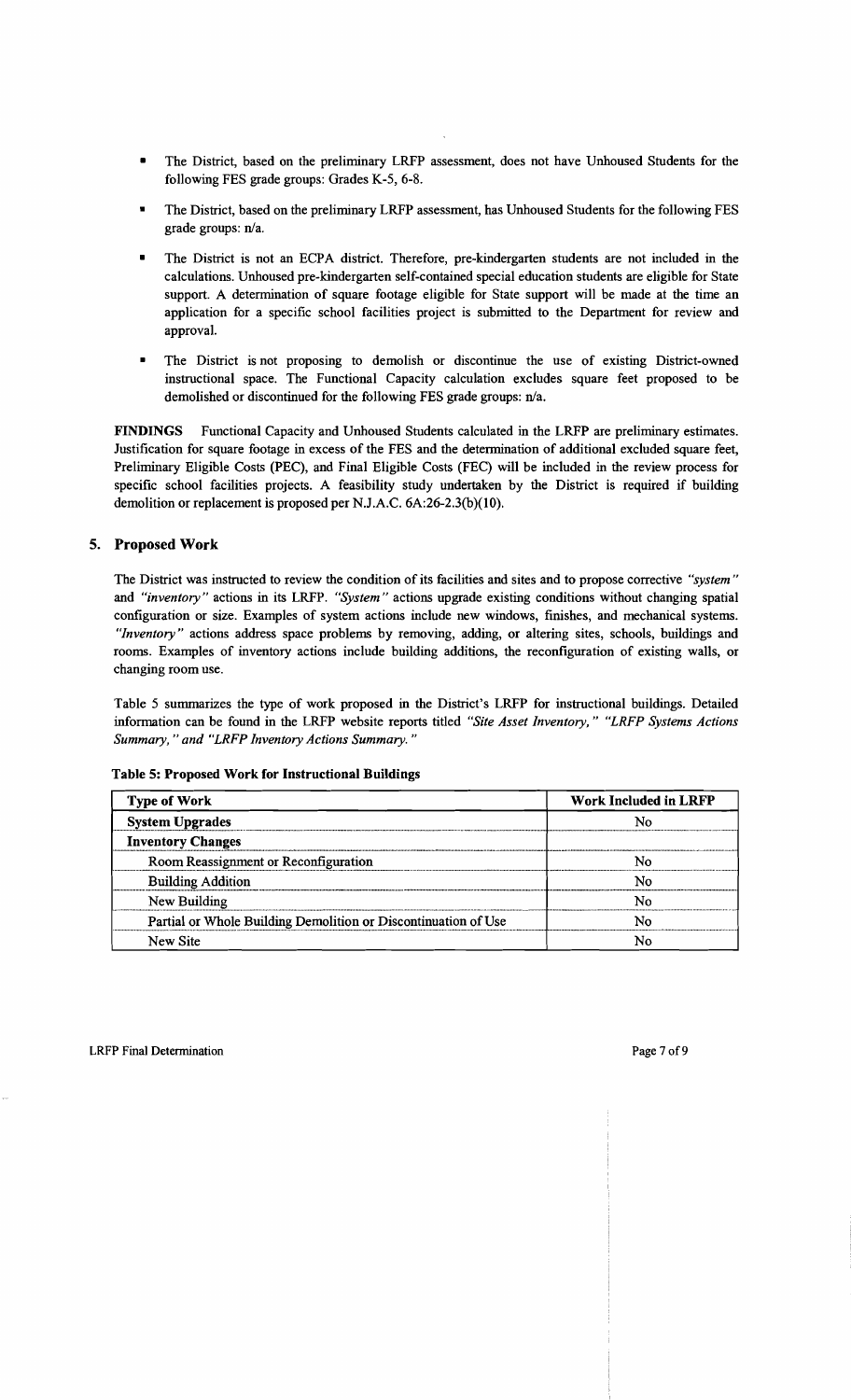Major conclusions are as follows:

- The District has not proposed system upgrades in one or more instructional buildings.
- The District has not proposed inventory changes, including new construction, in one or more instructional buildings.
- The District has not proposed new construction in lieu of rehabilitation in one or more instructional buildings.

Please note that costs represented in the LRFP are for capital planning purposes only. Estimated costs are not intended to represent preliminary eligible costs or fmal eligible costs of approved school facilities projects.

The Act (NJ.S.A. 18A:7G-7b) provides that all school facilities shall be deemed suitable for rehabilitation unless a pre-construction evaluation undertaken by the District demonstrates to the satisfaction of the Commissioner that the structure might pose a risk to the safety of the occupants even after rehabilitation or that rehabilitation is not cost-effective. Pursuant to N.J.A.C.  $6A:26-2.3(b)(10)$ , the Commissioner may identify school facilities for which new construction is proposed in lieu of rehabilitation for which it appears from the information presented that new construction is justified, provided, however, that for such school facilities so identified, the District must submit a feasibility study as part of the application for the specific school facilities project. The cost of each proposed building replacement is compared to the cost of additions or rehabilitation required to eliminate health and safety deficiencies and to achieve the District's programmatic model.

Facilities used for non-instructional or non-educational purposes are ineligible for State support under the Act. However, projects for such facilities shall be reviewed by the Department to determine whether they are consistent with the District's LRFP and whether the facility, if it is to house students (full or part time) conforms to educational adequacy requirements. These projects shall conform to all applicable statutes and regulations.

FINDINGS The Department has determined that the proposed work is adequate for review of the District's LRFP. However, Department approval of proposed work in the LRFP does not imply that the District may proceed with a school facilities project. The District must submit individual project applications with cost estimates for Department project approval. Both school facilities project approval and other capital project review require consistency with the District's approved LRFP.

#### 6. Functional Capacity and Unhoused Students After Completion of Proposed Work

The *Functional Capacity* of the District's schools *after* completion of the scope of work proposed in the LRFP was calculated to highlight any remaining Unhoused Students.

Table 6 provides a preliminary assessment of Unhoused Students and Estimated Remaining Maximum Area after completion of new construction proposed in the LRFP, if applicable. Detailed information concerning the calculation can be found in the website report titled *"Functional Capacity and Unhoused Students."*